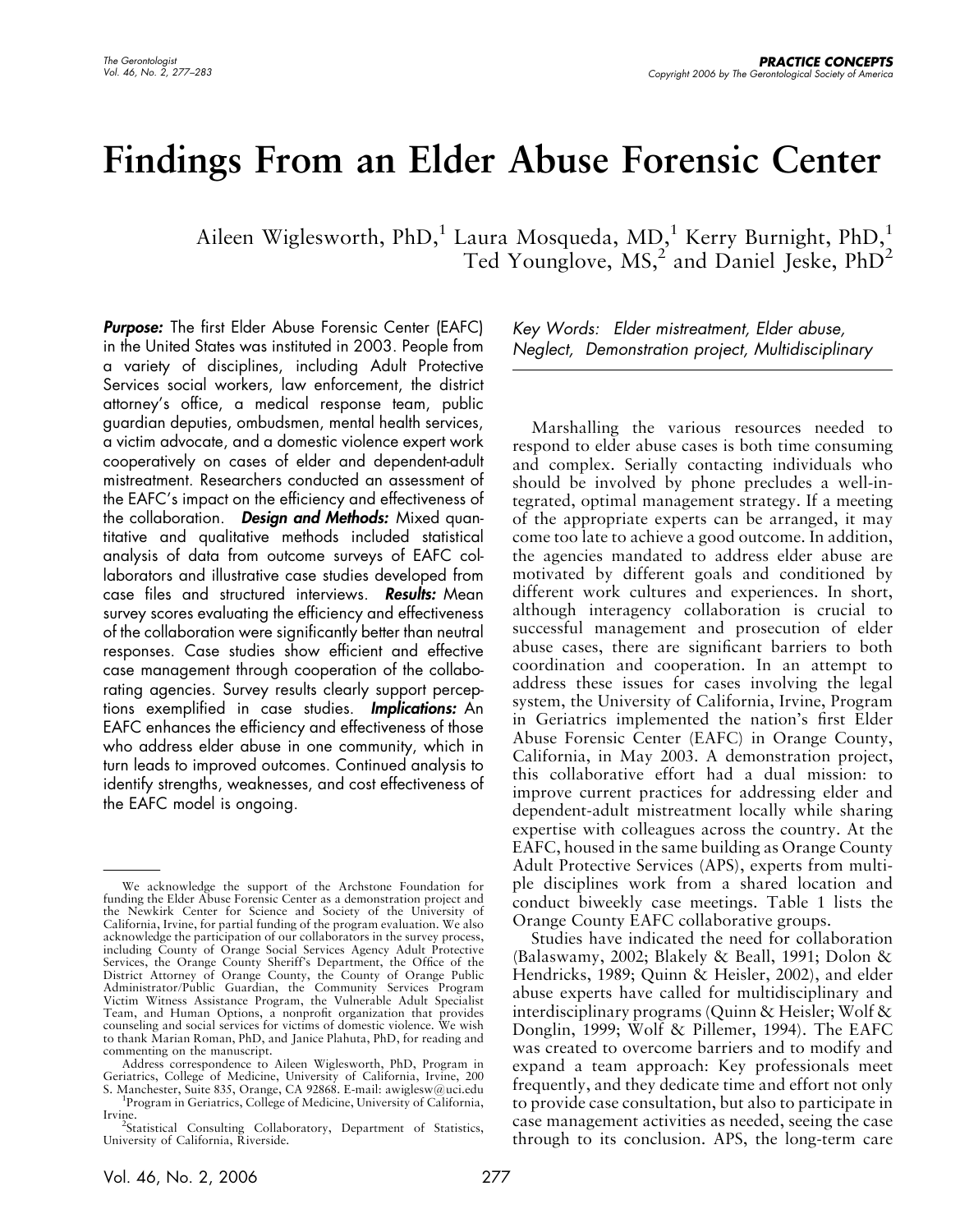Table 1. Elder Abuse Forensic Center Member Groups

- Adult Protective Services (APS)
- Long-term-care ombudsman
- Sheriff's department
- District attorney's office
- Vulnerable Adult Specialist Team (VAST)<sup>a</sup>
- Public guardian's office
- Older Adult Services<sup>b</sup>
- Victim Witness Assistance Program
- $\bullet$  Human Options<sup>c</sup>

<sup>a</sup>A medical response team (geriatricians and a geropsychologist), described elsewhere (Mosqueda, Burnight, Liao, & Kemp, 2004). <sup>b</sup>

<sup>b</sup>County mental health services.

c Domestic violence services.

ombudsman, law enforcement, or the district attorney's office refer and present difficult elder mistreatment cases to the EAFC experts. Analysis of the EAFC is needed in order to determine its future role in Orange County and its potential as a model to be replicated in other jurisdictions.

A number of different methodologies have been employed in the evaluation of multidisciplinary, collaborative efforts (Onyskiw, Harrison, Spady, & McConnan, 1999; Rosenheck, Resnick, & Morrissey, 2003). Evaluators frequently survey the key players to assess perceptions about the success of the collaboration (Borum, Deane, Steadman, & Morrissey, 1998; Fawcett et al., 1997; Paine-Andrews et al., 1997; Polivka, Dresbach, Heimlich, & Elliott, 2001; Rosenheck et al.). In addition, exploratory and descriptive (or qualitative) methods are appropriate when assessing a program that is breaking new ground (Borum et al.; Cheadle et al., 2003). Some qualitative methods are interviews (Fawcett et al.; Paine-Andrews et al.; Rosenheck et al.) and case studies and reviews (Borum et al.; Cheadle et al.; Kegler & Wyatt, 2003). The case study or case review has long been used to highlight strengths and weaknesses in poorly understood systems and pro-

cesses, and elder abuse research is well suited to this method (Collings, Bennett, & Hanzlick, 2000; Conlin, 1995; Gallagher, 2002; Tueth, 2000). This article employs a mix of these methods: It assesses the collaborators' satisfaction with the center by analyzing survey results (Part 1), and it illustrates the EAFC case-management process by presenting two typical cases of elder mistreatment that were referred to the center (Part 2). The EAFC serves both elder and dependent-adult populations.

# Part 1: Surveys

## Design and Methods

Researchers surveyed members of the EAFC team (collaborators) regarding cases referred to the center during a 1-year period. They distributed surveys specific to each referred case to all collaborators who were involved in the case (e.g., through consultation or investigation of facts related to the case). The collaborative groups (Table 1) surveyed include APS, the Vulnerable Adult Specialist Team (VAST; Mosqueda, Burnight, Liao, & Kemp, 2004), the district attorney's office, law enforcement (both sheriff's and police department investigators) and the public guardian's office. The research team developed survey instruments that included three satisfaction questions related to the collaborators' perceptions of the EAFC's effect on case management and outcomes (Figure 1). All survey respondents answered these three questions and were given the opportunity to write in comments related to each question. The surveys were also tailored to the respondent's functional area to collect specific process and outcome data for later analysis. This article focuses on these three satisfaction questions. A researcher reviewed draft surveys with collaborators for face validity and cognitive pretesting.

yes, definitely

Q1. Think about the *time* [your functional area] spent on this case. Consider whether more time would have been needed to achieve the same outcome without the Forensic Center's involvement. Please rate the efficiency of case processing with the Forensic Center involved.

| much more | somewhat more | just as   | somewhat less | much less | don't |
|-----------|---------------|-----------|---------------|-----------|-------|
| efficient | efficient     | efficient | efficient     | efficient | know  |

Q2. Think about the information available, the discussions that took place, and the decisions made in managing this case. Consider whether the case would have been handled differently if the Forensic Center had not been involved. Please rate the effectiveness of case processing with Forensic Center involved.

| much more | somewhat more | just as   | somewhat less | much less | don't |
|-----------|---------------|-----------|---------------|-----------|-------|
| effective | effective     | effective | effective     | effective | know  |

yes, probably

Q3. Do you think the case would have reached the same conclusion without the Forensic Center? don't know

| definitely not | probably not |  |
|----------------|--------------|--|
|                |              |  |

Figure 1. Satisfaction Questions.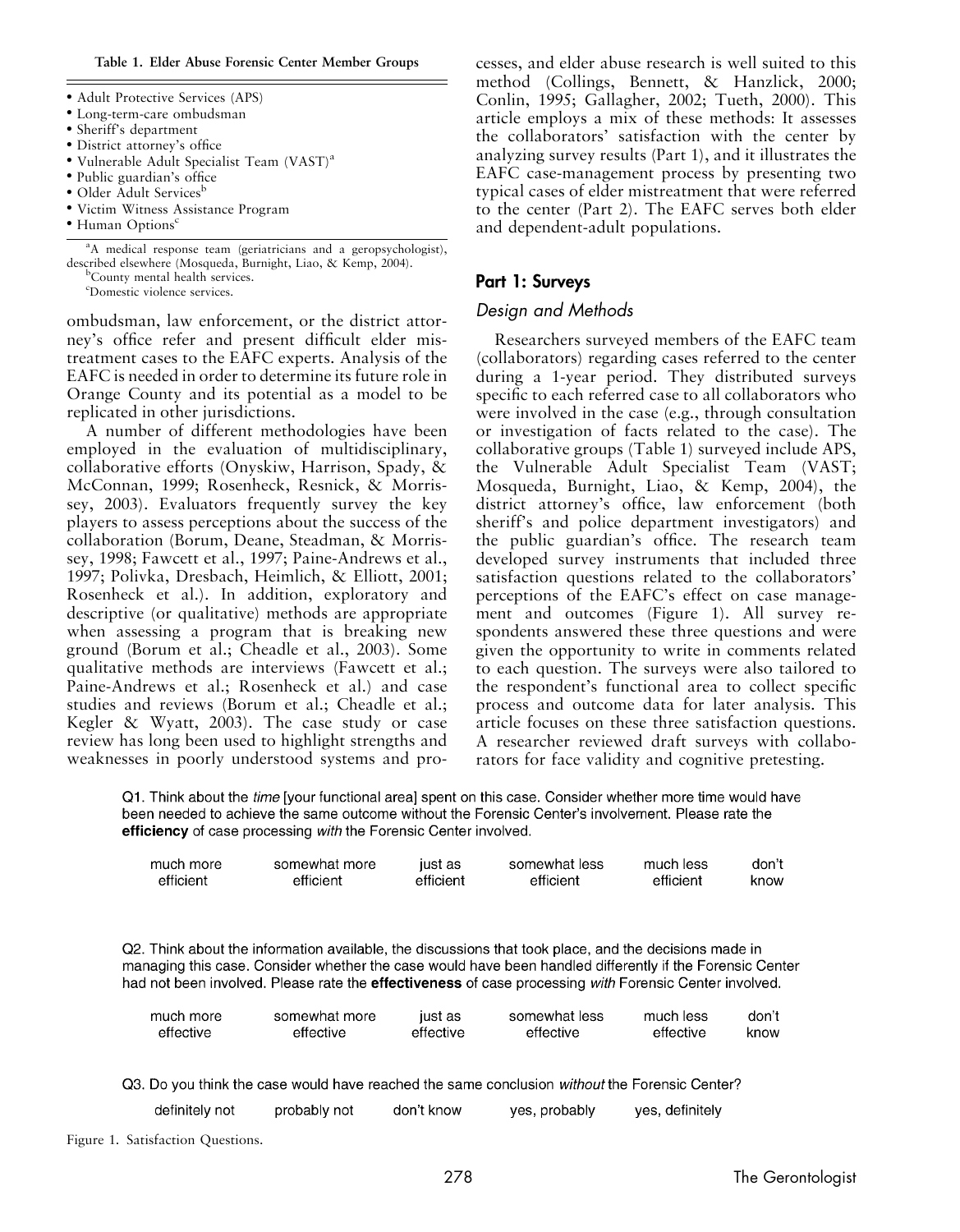Table 2. Alleged Victim Demographics

|                  |     |                    | Age<br>Range |       |     | Ethnicity |          |       |       |       |
|------------------|-----|--------------------|--------------|-------|-----|-----------|----------|-------|-------|-------|
| Variable         | N   | Mean<br>Age $(SE)$ |              | Women | Men | White     | Hispanic | Asian | Black | Other |
| All cases        | 114 | 73.5(1.7)          | $20 - 96$    | 66    | 47  | 87        |          | 4     |       |       |
| Older adults     | 86  | 81.8 (0.8)         | $65 - 96$    | 51    | 35  | 68        |          |       |       |       |
| Dependent adults | 28  | 46.3(2.9)          | $20 - 64$    | 12    | 15  | 19        |          |       |       |       |

Notes: There is missing data for the gender of one alleged victim, the age of three alleged victims, and the ethnicity of 12 alleged victims.

We analyzed de-identified survey data by using Microsoft<sup>®</sup> Access 2000 for the database; Statview (SAS Institute, 1998) for data summarization, t tests, and analysis of variance; and SAS v8.02 (SAS Institute, 1999) for Fisher exact tests. We assigned Likert responses values 1 through 5, with responses of 1 being the most negative and responses of 5 being the most positive. Respondents could have had two reasons for selecting a response of Don't know. If they did not know the EAFC was involved in the case (e.g., if a police investigator on a case was unaware of the referral), then their responses were excluded from the analysis. On the other hand, if respondents were unsure whether the EAFC was helpful (even though they were familiar with the center's role in the case), these Don't know answers were treated as neutral (3) responses.

Survey results are for 114 of 142 cases referred to the EAFC between November 18, 2003, and November 18, 2004. One case equates to a single alleged victim of mistreatment. Some cases referred during this period were not included in the study sample for the following reasons: open cases pending criminal investigation or prosecution (13), open cases pending investigation by the Public Guardian or other legal activities related to possible conservatorship (7), cases lost to follow up (2), or cases referred from other jurisdictions (6). Table 2 summarizes the alleged victims' demographic data.

Of the 114 cases, Orange County APS social workers investigated 104. APS workers investigate reports of mistreatment and conclude whether allegations are confirmed, inconclusive, or unfounded. A summary of the APS investigation findings for the study sample can be found in Table 3.

Table 3. APS Investigation Findings for the Study Sample

| Variable                        |     | Allegations Allegations Allegations Allegations |    | Confirmed Inconclusive Unfounded Total No. of |
|---------------------------------|-----|-------------------------------------------------|----|-----------------------------------------------|
| Self-neglect                    | .30 |                                                 | 20 |                                               |
| Abuse by<br>others <sup>a</sup> |     | 29                                              | 10 |                                               |

Notes: More than one type of abuse is often alleged for a single case; for example, both self-neglect and one or more types of abuse by others (see a).

Types of confirmed abuse by others (consistent with California statutes for elder and dependent adult mistreatment) included physical (9 cases), sexual (3), neglect (10), financial (16), mental suffering (15), and isolation (3). No cases with confirmed findings of abandonment or abduction were referred to the EAFC in the period studied.

Table 4 contains data on the number of surveys collected and the respondents by group.

### Survey Results

Three types of possible dependence were examined within the survey results: (a) Sample dependence due to individual cases being referred to multiple agencies, (b) Sample dependence due to individuals within agencies filling out more than one case survey, and (c) Dependence among the three questions.

We conducted a separate analysis of the survey results by using paired differences to remove possible effects of multiple agencies responding to surveys for individual cases (i.e., the samples were not independent because multiple surveys had a single case in common). These results were inconclusive, primarily due to the small number of overlapping cases available for most pairs of agencies.

We tested possible dependence of responses upon individuals filling out multiple surveys (for different cases) within each agency and found them to be not significant, indicating that the survey response for

Table 4. Survey Respondents

| Group         | No. of Surveys | Individuals<br>Surveyed |
|---------------|----------------|-------------------------|
| <b>APS</b>    | 101            | 29 social workers       |
| <b>VAST</b>   | 72             | 4 clinicians            |
| DA            | 32             | 1 deputy DA             |
| LE            | 26             | 15 investigators        |
| PG            | 1.5            | 3 deputies              |
| Total surveys | 246            |                         |

Notes:  $APS =$  Adult protective services;  $VAST =$  Vulnerable Adult Specialist Team;  $DA =$  district attorney;  $LE =$  law enforcement;  $PG =$  public guardian.

Missing data: (i) LE investigators from some of the 21 municipal police departments in Orange County could not be reached due to job turnover  $(2)$  or because they could not be identified  $(8)$ .  $(ii)$  Although EAFC files indicated participation by a particular collaborator, the collaborator later had no recollection of the case (cases per agency: 18/ VAST, 13/LE, 3/DA, 10/PG, 1/APS), primarily due to the high standards of confidentiality surrounding EAFC cases. An expert might make a significant contribution by providing advice and direction, either in one of the biweekly meetings or in informal discussions at the EAFC, but since written identifying information on cases only exchanged hands when a formal referral occurred, survey data are biased toward formal rather than informal activities. (iii) Survey data were not included from all agencies involved in the 114 cases. The Victim Advocate (6 cases), the domestic violence social worker (5), and ombudsmen (3) were involved in too few cases for statistical significance.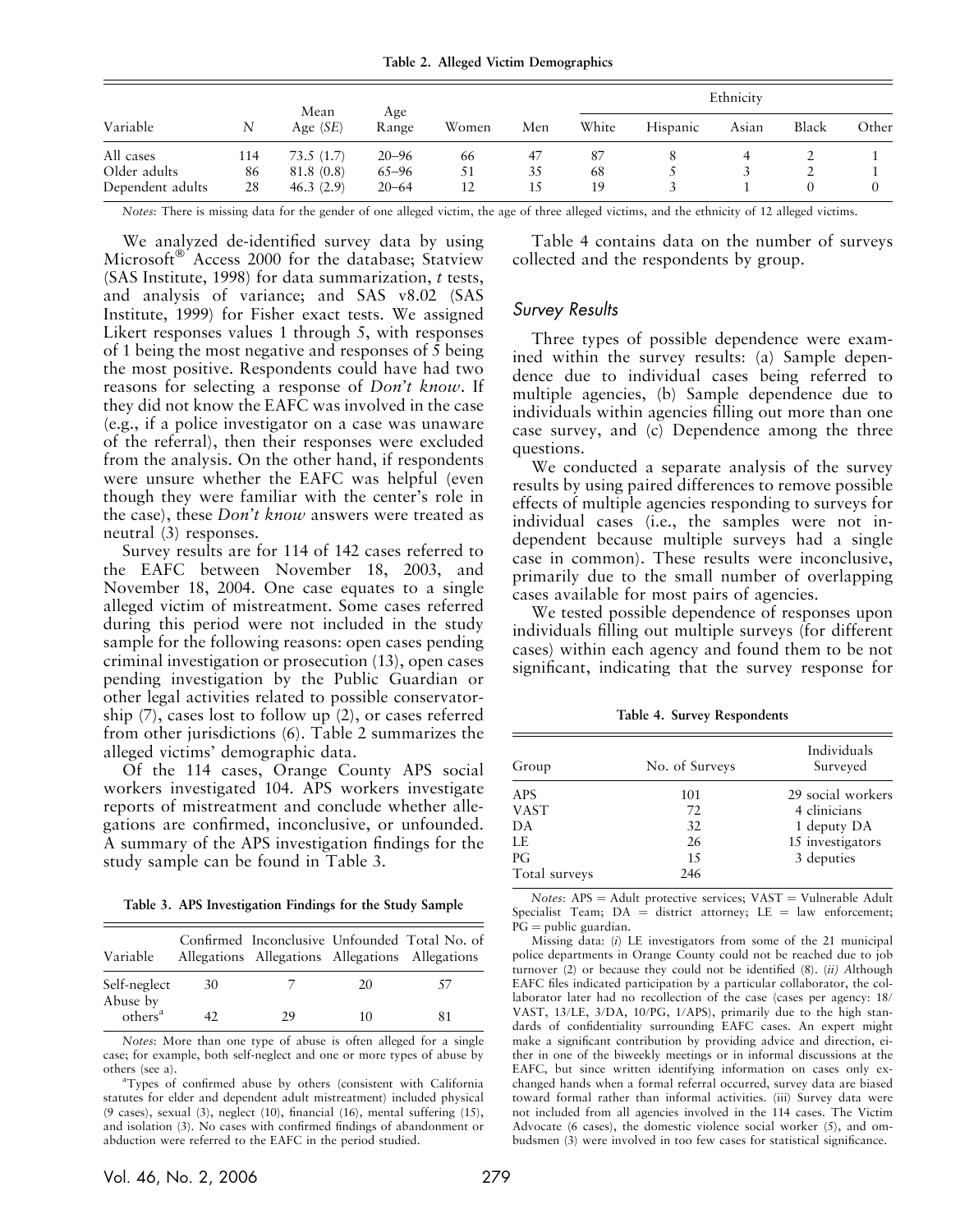

Figure 2. Average Response by Group for Question 1 (Efficiency), Question 2 (Effectiveness), and Question 3. (Conclusion). Bars represent confidence intervals;  $5 =$  highest satisfaction level,  $1 =$  lowest satisfaction level.

each case was independent of the individual filling out the survey.

We tested independence of the responses to the three satisfaction questions by using Fisher exact tests of the two-way contingency tables between the three pairs of responses (Q1 vs Q2, Q1 vs Q3, and Q2 vs Q3). The hypothesis of independence of response was rejected ( $p < .0001$ ) for all three pairs, indicating that the responses were not independent from one question to the next. The recommended measure of association for larger contingency tables is Cramér's V (Siegel & Castellan, 1988), a measure of association between two variables. We calculated V for each pair of questions. V can take values from 0 to 1, with 1 showing the highest association. The results were: for Q1 versus Q2,  $V = .474$ , indicating moderate association; for Q1 versus Q3,  $V = .265$ and for Q2 versus Q3,  $V = .307$ , both indicating weak association. The tendency for low scores on Q1 (more efficient) to be associated with low scores on Q2 (more effective) and Q3 (would not have reached the same conclusion) was not unexpected. The relatively low level of the association between responses indicates that inclusion of all three questions in the analysis is warranted.

We tabulated the survey results for each agency and used Fisher exact test to test for independence of response to group. All three questions showed significance ( $p < .0001$ ), indicating that for each question, score was dependent on group.

We then used one-sample t tests (Box, Hunter,  $\&$ 

Table 5. Satisfaction Questions Means and Significance (p value) for t test of  $H_0$ :  $M = 3$  (Neutral Response)

|                  |  |  | Group Q1 M p value Q2 M p value Q3 M p value                                                                                                                                                                                                                  |                         |
|------------------|--|--|---------------------------------------------------------------------------------------------------------------------------------------------------------------------------------------------------------------------------------------------------------------|-------------------------|
| DA<br>LE =<br>PG |  |  | APS $4.020***$ < 0.001 $4.059**$ < 0.001 2.961 n.s.<br>VAST $4.329**$ < 0.001 $4.014**$ < 0.001 3.329* 0.104<br>$4.485***$ < 0001 $4.485**$ < 0001 3.364n.s.<br>$4.120**$ < 0.0001 4.040** < 0.0001 2.520n.s.<br>$3.667^*$ .0124 $3.600^*$ .0230 2.400* .0450 | .7601<br>.1032<br>.1034 |

 $APS = Adult$  protective services;  $VAST = Vulnerable Adult Special$ ist Team;  $DA =$  district attorney;  $LE =$  law enforcement;  $PG =$  public guardian.  $5 =$  highest satisfaction level,  $1 =$  lowest satisfaction level.

\*significant at  $p = .05$ . \*\*significant at  $p = .01$ . Hunter, 1978) to test whether the average score of each group (see Figure 2) was significantly higher (better) than 3 (the neutral response). The results are summarized in Table 5.

Q1 and Q2 scores were significantly higher than the neutral score of 3 (just as efficient, just as effective) for all groups. For Q3, only VAST was significantly higher than the neutral score of 3. Law enforcement also scored higher, but not significantly so ( $p = 0.1606$ ), and the other groups all had scores lower than 3 on Q3.

We then used one-way analysis of variance to test for differences in response to Q1, Q2, and Q3 between groups. For all three questions, the F value was significant ( $ps = 0.0191, 0.0288,$  and 0.0047, respectively) indicating that one or more groups had significantly different mean scores. We then ran Fisher's Protected Least Significant Difference paired comparison test on the individual pairs of means to identify significant pairwise differences. For Q1, VAST and district attorney scores were significantly higher than those of APS and the public guardian, but not significantly different from that of law enforcement. For Q2, the district attorney score was significantly higher than those of APS, VAST, and the public guardian, but not significantly different from that of law enforcement. For Q3, VAST and the district attorney scores were significantly higher than those of law enforcement and the public guardian, but not significantly different from that of APS.

In summary, the collaborative groups concurred that the EAFC enhances their efficiency and effectiveness (significant for 4 of 5 groups), and there were some significant differences between groups in the levels of their satisfaction.

## Part 2: Case Studies

#### Design and Method

The University of California, Irvine, Institutional Review Board approved analyses of closed cases. Confidentiality was strictly enforced among EAFC team members. Verbal consent was obtained from EAFC collaborators who participated in taped, semi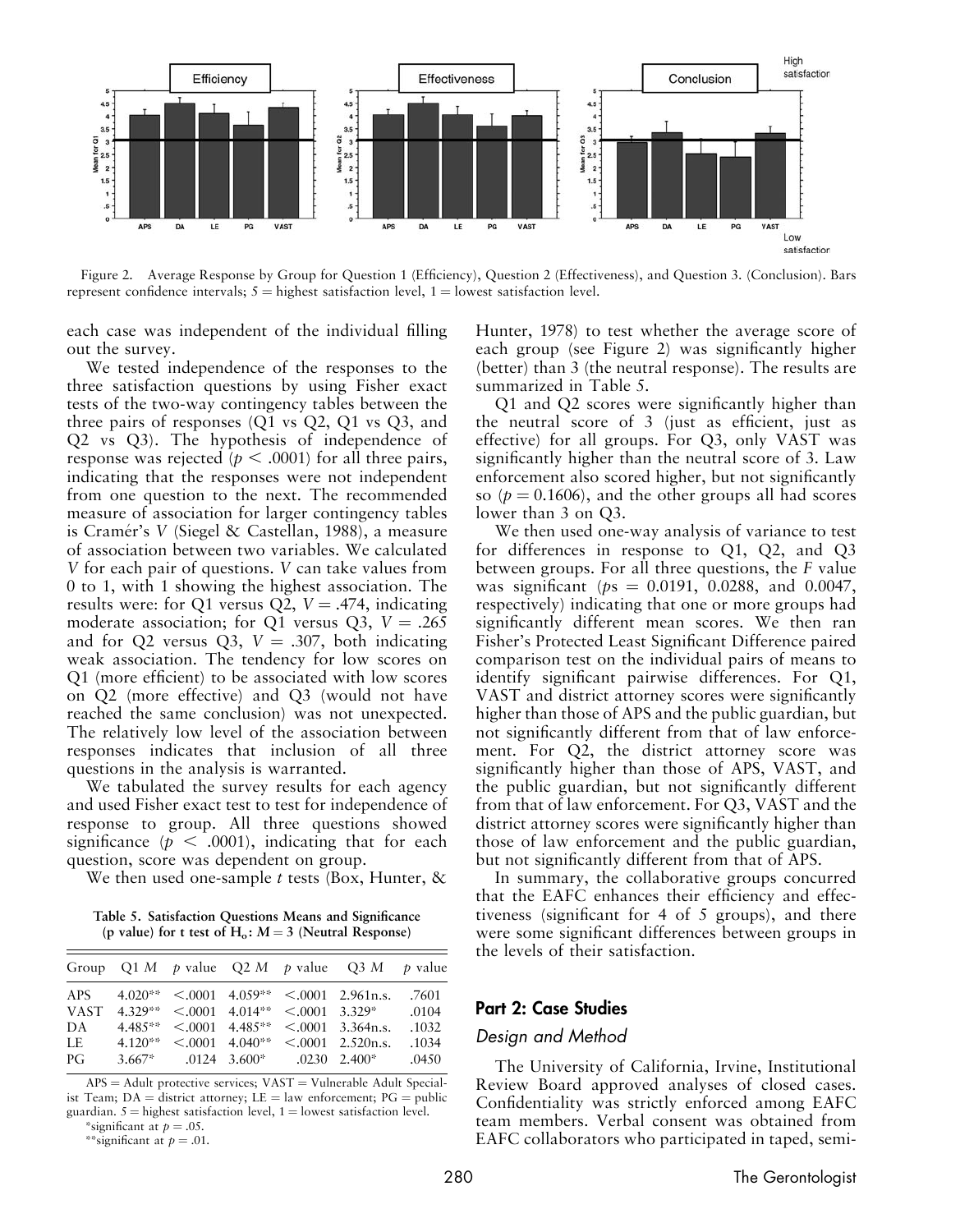structured interviews. Using process and outcome data from surveys, a researcher developed draft caseflow diagrams that were used to elicit further information about cases during individual interviews. All EAFC collaborators involved in a case selected for further study were interviewed. The research team developed case studies by consolidating information from EAFC case files, completed flow diagrams, and transcribed interviews. The case studies highlight the strengths of the team approach as well as some remaining challenges.

# Case

L is a frail 83-year-old widow whose only son is deceased. L's only living relatives are an adult grandson, granddaughter, and ex-daughter-in-law. The grandson moved in with L after L's husband's death, but she later asked him to leave because he contributed nothing to the household, was allegedly abusing drugs, and wrecked a car she bought for him. He had also become verbally and physically abusive. The grandson refused to move out.

The first report of the grandson's abusive behavior came to APS from the ex-daughter-in-law (i.e., his mother); the second, from the domestic violence specialist referred by APS after the first report. There were also multiple reports to the police. APS confirmed physical and verbal abuse. As a result of her investigation, the APS worker advised L to take out restraining orders on all three of her relatives because of concerns about possible financial abuse. L refused to request a restraining order against the grandson, and the temporary order placed against the women was withdrawn after L hired an attorney to defend them. Feeling isolated, L sought support through her church. Her health was failing. She lost weight and was recovering from pneumonia when a visit from her minister triggered another argument with her grandson. After the minister left, her grandson slapped her so forcefully that she fell to the ground. L was taken to the hospital and treated for her injuries. L's former daughter-in-law reported the abuse, and all three women cooperated in a police investigation that led to the grandson's arrest. The suspect claimed that his grandmother was demented and had attacked him. At that time, L was  $4'11''$  and weighed 95 pounds; her grandson,  $5'10''$  and 175 pounds.

The arrest brought the case to the attention of a deputy district attorney, who referred it to the EAFC. In order to prosecute a felony violation of the California elder abuse statute, experts were required to (a) establish whether the physical abuse was of a force likely to produce great bodily injury, and (b) determine if the alleged victim was a reliable witness. APS workers explained the family dynamics to members of the EAFC team.

The EAFC scheduled a home visit by a geriatrician, a geropsychologist (both from VAST), and the APS social worker. After obtaining L's consent to examine her, the VAST professionals listened to L's account of her relationship and conflicts with her grandson—especially the incident under investigation. The geriatrician documented her physical condition, including gait and vision impairments. He found that she was underweight and depressed. Noting that her pneumonia at the time of the incident would have only added to her ''baseline frailty,'' the geriatrician concluded in his report that ''My professional opinion with reasonable medical certainty is that the force exerted by the grandson in this alleged incident was sufficient to cause great bodily injury'' (personal communication, December 9, 2004). The geropsychologist elicited information about L's social history and family support system and assessed her psychological and mental status. He found that although L had mild cognitive impairment, ''she is a credible historian and can give a good accounting of what occurred to her'' (personal communication, December 7, 2004). He also noted her anxiety, depression, and dependent personality.

In the following weeks, the APS worker coordinated people from agencies that provide emotional support (including herself, the victim advocate from the Victim Witness Assistance Program, and a domestic violence social worker with advanced training in gerontology). Meanwhile, L's former daughter-in-law and granddaughter pressured her to recant the testimony implicating her grandson. L wavered, but the coordinated group of social support professionals provided reassurance. At the preliminary hearing, the VAST geriatrician testified that the alleged assault was characterized by ''force likely to produce great bodily harm.'' L provided details of the assault; her testimony was both credible and crucial. The suspect was held over for trial. Later, he pled guilty to both felony and misdemeanor charges, thus avoiding a trial. He was released on probation and served with a restraining order.

The EAFC's interdisciplinary strategizing and implementation of their plan was critical to the successful forensic (criminal justice) outcome of this case. The geriatrician provided evidence integral to the prosecution of the felony; the psychologist gave the go ahead for calling the victim as the only witness to the event other than the suspect. Through the coordinated efforts of professionals, the victim received emotional support during a difficult process. Team members' comments support the survey findings regarding their satisfaction with the EAFC. One respondent said, ''This is a case of collaboration working well. Without the EAFC, it would have been [the domestic violence social worker] and APS going in circles.'' Another stated, ''We wouldn't have been able to prove the elements required for a felony charge without the expert witness.''

However, although there were no further APS reports, the EAFC team remained concerned about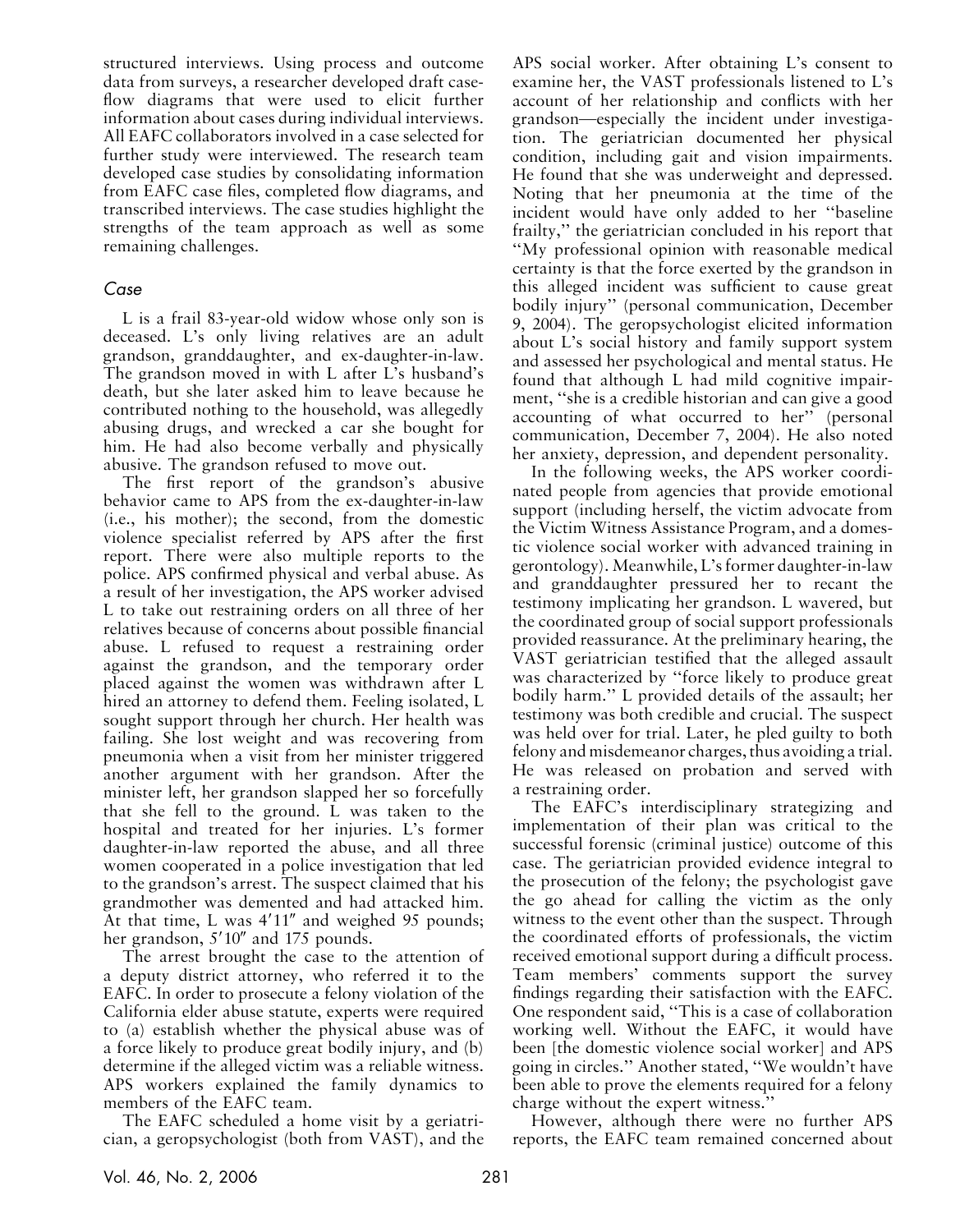L's vulnerability. In fact, a family member called the victim advocate to report that the granddaughter had moved in with L, and the domestic violence social worker reported that the granddaughter had convinced L to refuse further counseling or assistance from their agency. The EAFC's limited ability to help the victim is also clearly illustrated by L's case. Collaborators were all concerned about her vulnerability to abuse by her female relatives. One respondent said, ''There's still not really a resolution. This just went from one abuser to another.'' Another stated, ''We only have forensic outcomes. I don't know how she's doing at all.'' Yet another collaborator said, ''What we're missing is service to the victim.'' A final respondent remarked, ''The victim is still unsafe, but it's her family. She has no one else in her life.''

## Case

E is a 95-year-old woman with advanced peripheral vascular disease and arthritis, no longer able to walk, being cared for by her daughter, D, at home. E accused D of both verbal and physical abuse that included moving her around the house by dragging her in a rug. E's injuries included skin tears, bruises, and rug burns. D had promised her mother that she would take care of her at home until her death, but a combination of D's ''anger issue'' and D's own disability from asthma contributed to the abusive behavior. The APS worker enlisted the support of a sheriff's investigator from the EAFC, and they jointly investigated the case in a home visit. As a result, with E's agreement, E was temporarily placed in a board-and-care facility. There was a concern that D would bring her mother home again to fulfill her promise to care for her at home.

The sheriff's investigator referred the case to the EAFC team to consider the best course of action especially the possibility of prosecuting D. The APS worker advised the team that D's asthma prevented her from carrying her mother and, because she had no equipment, she used the rug to transfer E from one room to another. In the APS worker's judgment, although D's behavior was abusive, she was also an "overwhelmed caregiver" in need of permission to go back on her promise to her mother. The APS worker believed that the police investigation had alerted the daughter to the seriousness of her situation and that she would not bring her mother home again.

The geriatrician did not participate in the home visit and was not provided with medical evidence that supported a diagnosis of physical abuse. The deputy district attorney noted that both APS and law enforcement had observed that E was a ''difficult'' person and that this would expose her as an unsympathetic victim in a jury trial. Law enforcement was concerned about both the lack of welldocumented medical evidence and their ability to

prove D's intent to do harm. For these reasons, as well as because D was not a caregiver for anyone else, the district attorney advised that the interests of justice would not be served by prosecution. The ombudsman was apprised of the situation and the concern that E not be released to D's care. The police investigation was closed.

In follow-up interviews, the team members concurred that a good result had been achieved: The victim was safe. There was concern that an alleged abuser was not brought to justice and that the victim's wishes to remain at home were not honored. However, the team members agreed that it was not practical to prosecute, and that making this decision early in the case with all available information and in consultation with the team was the most efficient course.

## Implication

Survey results indicated that all collaborating groups were enthusiastic about the enhanced efficiency (Q1) and effectiveness (Q2) they were able to achieve through working together with the EAFC to manage and process abuse cases. Mean scores on these two questions were significantly better than a neutral response, with fewer than 20 negative responses to Q1 or Q2 (somewhat or much less efficient or effective) out of more than 200 surveys. The moderate association of these two questions was clearly explained in survey and interview comments: Frequent meetings and coordinated planning facilitate quick response to abuse cases. A timely response is often the most effective response for victim safety, preservation of evidence, and apprehension of the perpetrator. Also, when the team directs and coordinates investigative resources from APS, law enforcement, the district attorney's office, and the public guardian, efforts are focused appropriately and duplicate activities are avoided.

A qualitative analysis of themes from written survey comments related to efficiency and effectiveness indicated that APS workers valued highly the availability of the VAST professionals to determine the alleged victim's capacity to make decisions or to testify about events. Other survey comments pointed to the efficiencies attributable to the EAFC's frequent meetings and multidisciplinary collaborative relationships. Those mentioned most often were readily available information; prompt, coordinated interventions; expedited communications between and among groups; better communications with alleged victims and their families; and early decisions about whether to prosecute a case. Survey comments related to effectiveness praised the better quality of information available as well as case plans and outcomes achieved in a collaborative setting. The availability of VAST clinicians to determine victims' needs for medical or psychological services, to assess